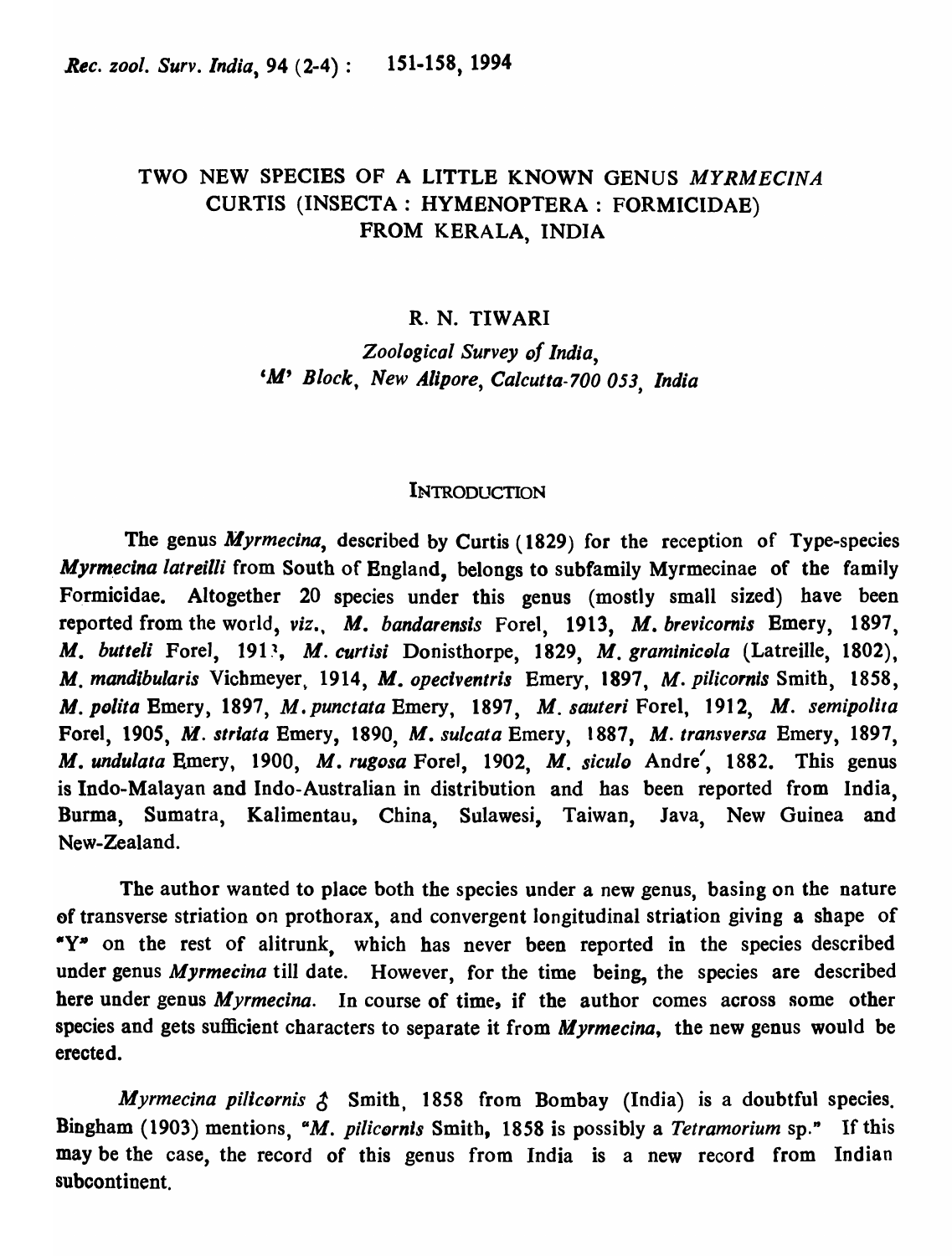## Myrmecina urbanii sp. nov. (Fig. ), a-d)

*Description*: Worker: Head and alitrunk dark reddish-brown; antennae and pedicel paler; legs brownish yellow; abdomen dark brown, laterally and apically brownish yellow. Body fairly densely hairy; mandibles fairly hairy; clypeus with a few long anteriorly directed hairs.

Head capsule sub-squarish, deeply emarginate at posterior margin; postero-lateral angles rounded; dorsal surface longitudinally striated, sides weakly convex. Clypeus hi-carinate and tridentate, carinae fused with postero-Iateral ridges. Eyes small (O·OS mm in diameter), round to oval, situated antero-Iaterally in front of middle of head and surrounded by paler area. Mandibles smooth, hairy; masticatory margins with three teeth, molar plate with a number of round crenulations. Antennae 12-segmented; scape shorter than flagellum, reaching almost upto the hind margin of the head or weakly extending beyond; 1st segment of flagellum longer than succeeding segments: club formed of 3 segments, apical segment of club longer than its two preceeding segments put together.

Alitrunk convex above, triangular, gradually tappering posteriorly; pronotum striated transversely; meso and metanotum with posteriorly converging longitudinal striae, forming a distinct 'Y' shaped structure at its base; anterior margin of pronotum round with narrow, rectangular collar; pro-meso and meso-metanotal sutures somewhat discernible laterally; pronotum armed with a small spine on each antero-lateral corner, spines directed downwards; mesonotum armed with a pair of small acute spines, thick at base and situated at the postero-lateral end of the mesonotum; metanotum armed with a pair of long spines directed outwards and slightly bent upwards at tips. Legs long: fore tibia with a pectinate spur, pectination visible only under high power; tarsi 5-jointed, with a pair of claws at the tip, 1st joint longer than succeeding joints put together. Pedicel 2-jointed ; 1st joint of pedicel longer than broad, flat dorsally and with weak longitudinal striae; 2nd joint broader than long, coarsely striated, attached to the emarginated anterior end of abdomen.

Gaster broadly oval, truncated anteriorly to enclose the posterior end of post petiolar node; smooth, in profile rounded beneath.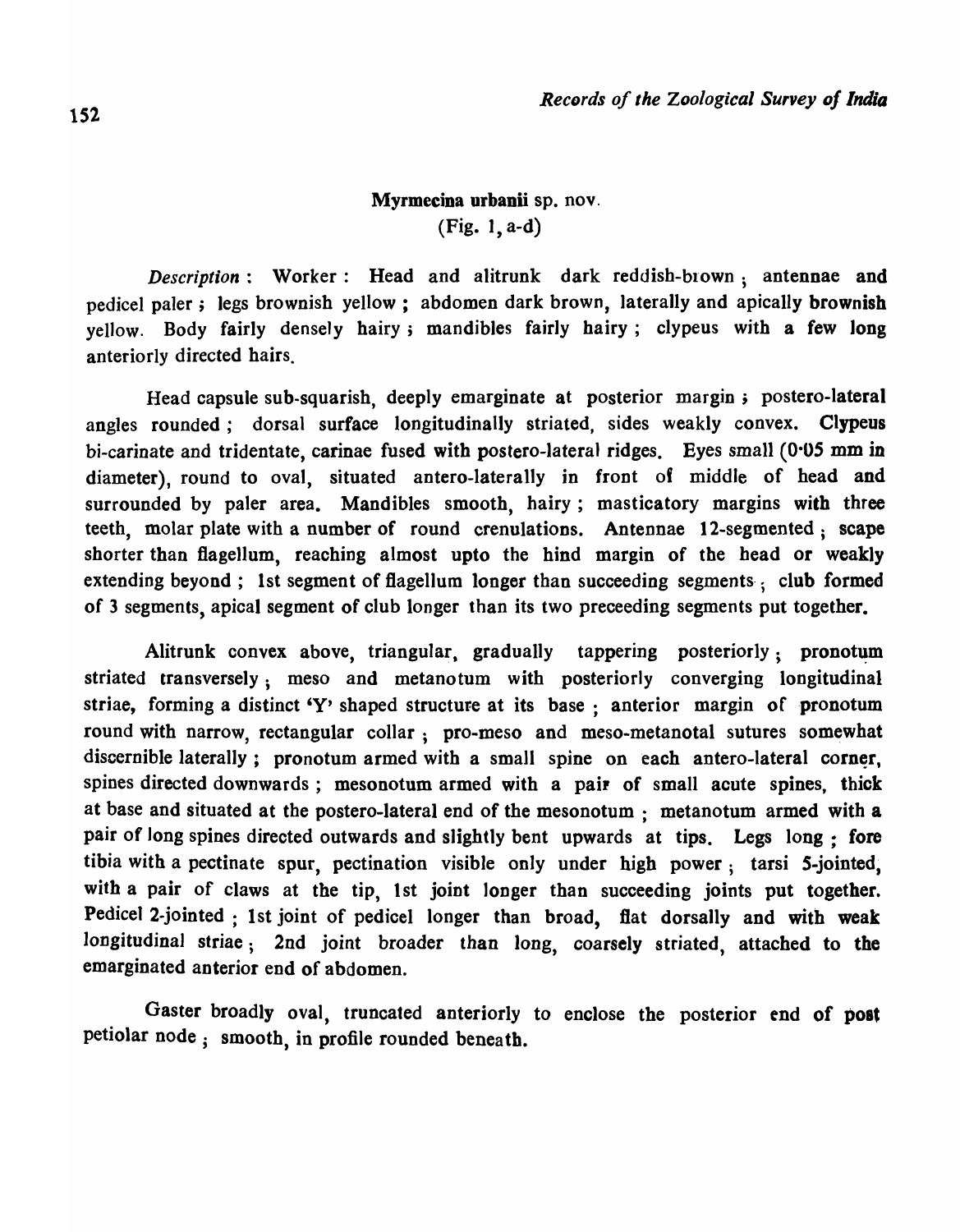| <b>Measurements</b>                                                                  | Range in mm. (2 exs.) |                 |
|--------------------------------------------------------------------------------------|-----------------------|-----------------|
| <b>Total length of body</b><br>(excluding antennae)                                  | 3.2                   | 3.4             |
| <b>Length median of head</b><br>including clypeus                                    | 0.77                  | 0.87            |
| <b>Head width</b>                                                                    | $0.73 -$              | 0.75            |
| Length of the scape                                                                  | $0.86 -$              | 0.88            |
| Maximum width of alitrunk                                                            | $0.50 -$              | 0.60            |
| <b>Maximum</b> length of alitrunk                                                    | $0.66$ —              | 0.77            |
| Maximum width of 1st pedicel                                                         | $0.21 -$              | 0.25            |
| Maximum width of 2nd pedicel                                                         | 0.27                  | 0.30            |
| Head Index (head length $x$ 100/max. width)                                          | $96 - 70$             | $-103.90$       |
| <b>Scape Head length Index</b><br>(scape length x 100/head length)                   |                       | $112.5 - 112.9$ |
| Scape head width index<br>(scape length x 100/head width)                            | 116.8                 | 117.0           |
| <b>Pedicel index (width of anterior</b><br>pedicel x 100/width of posterior pedicel) | $77 - 78$             | $-85.19$        |

*HD[otype:* 1 worker. India: Kerala: Thekkadi (2500 ft.), March, 1969 (coIl. No. 029/4), coll. O.B. Chhotani and R. N. Tiwari. *Paratype:* 1 worker, same data as of Holotype.

*Remarks*: This species is similar to *M. striata* Emery (1890) in having colour pattern of the body, pilosity and pubescence, placement of the eye, scape reaching up to the top of the head ; but it differs with the same in having following characters: transverse striations on alitrunk, 'Y'-shaped striation on meso and metanotum, mesonotum armed with a pair of small acute spines and head longer than broad. The species is named in Honour of eminent Myrmecologist Dr. C.B. Urbani, Zoological Institute of the University, Rheinspring 9, CH-4051 Basel, Switzerland, and Naturhistorisches Museum Basel, CH-4001 Basel, Switzerland.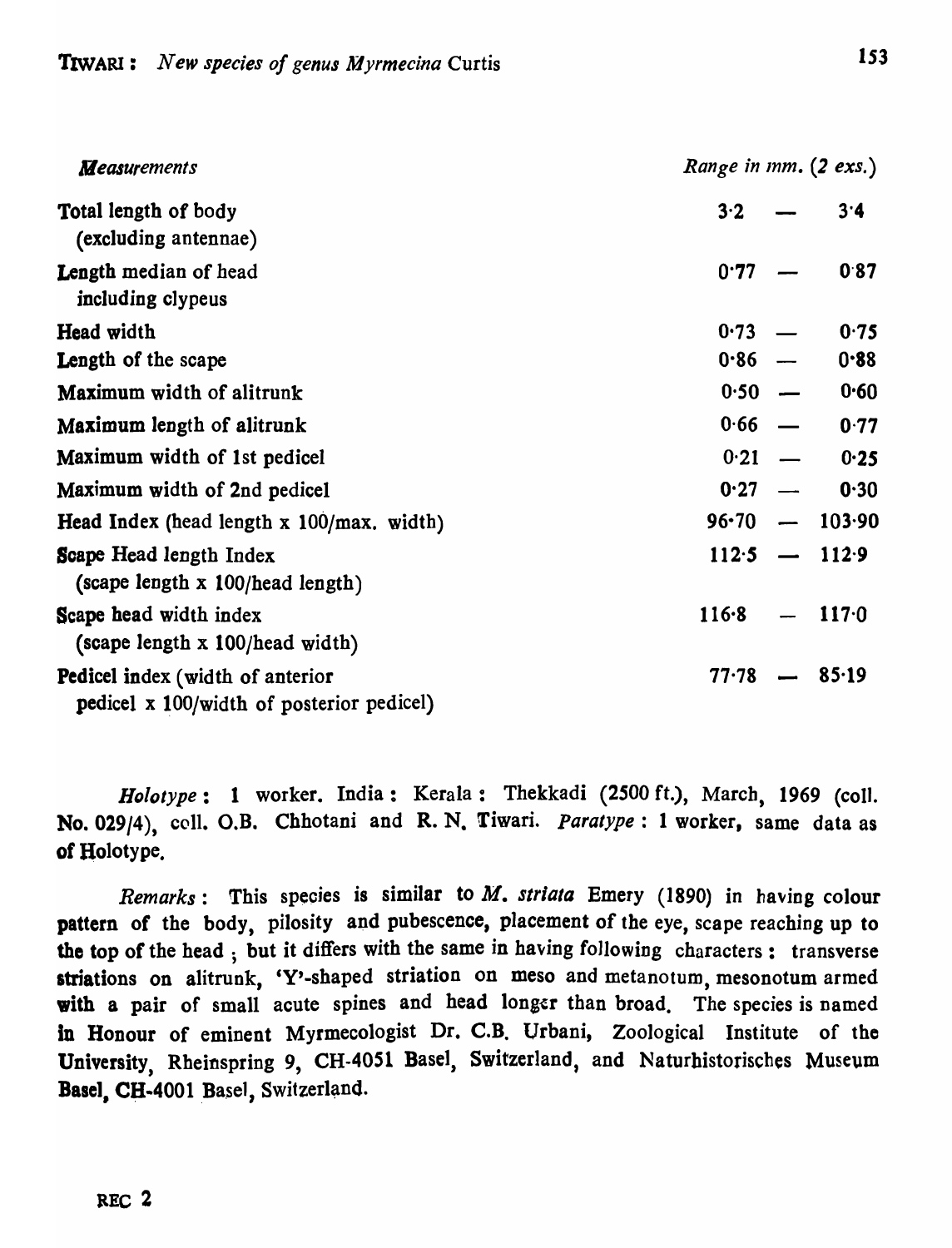

- Fig. 1 (a-d): *Myrmecina urbanii* sp. nov.: (a) body, dorsal view; (b) mandibles, dorsal view; (e) body, lateral view; (d) anterior leg-
	- (e-g): *Myrmecina vidyae* sp. nov.: (e) body, dorsal view; (f) body, lateral view; (g) mandibles, dorsal view.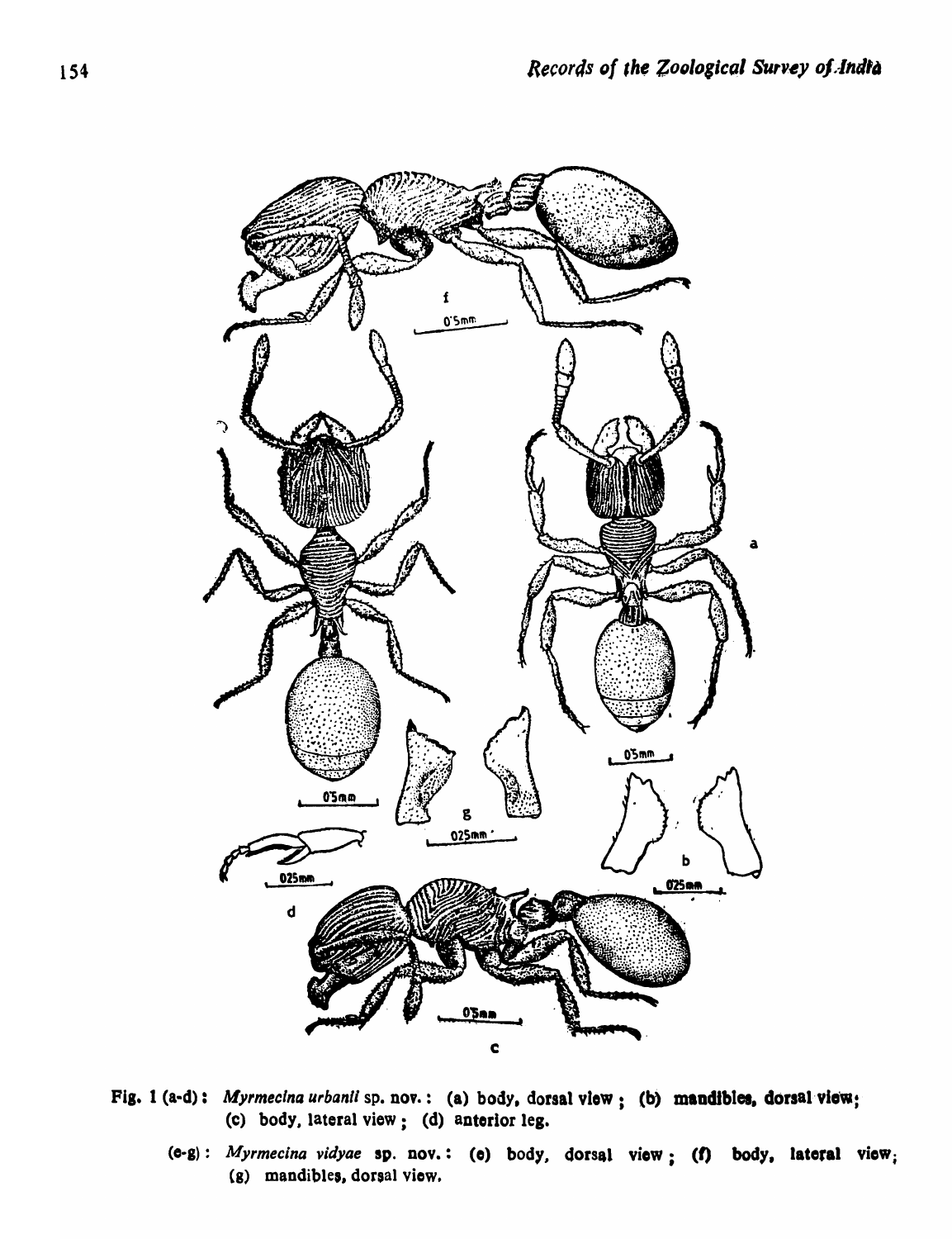## Myrmecina vidyae sp. nov. (Fig. J, e-g)

*Description*: Worker: Head excluding clypeus, antennae and mandibles, alitrunk, abdomen and post-petiolar node dark chocolate with blackish tint. Antennae, clypeus, mandibles, legs, metanotal spines and 1st petiolar node pale yellow. Hairs almost sparse on alitrunk, whitish in colour, rest of the body without hairs; sparse pilosity on antennae, mandibles and dorsum of the abdomen.

Head excluding mandibles subsquarish, width slightly more than its length; deeply emarginate at posterior margin; postero-lateral angles of head slightly conical; dorsal surface slightly striated, the striae outwardly divergent behind; antennal carinae enlarged into a flap like structure covering the base of insertion of antennae. Clypeus non-carinate. anteriorly transverse and pressed, posteriorly extended in between the bases of antennae: antennal and clypeal fossa confluent. Eyes small, round to oval, placed more anteriorly on antero-lateral side of the head, placement hardly differentiated from the surrounding portion of the head. Mandibles smooth, hairy, masticatory margin with one' acute apical tooth; molar plate with four round crenulations. Antennae l2-segmented, scape shorter than the flagellum; 1st segment of the flagellum equal to 2 following segments put together; club of flagellum formed of 3 apical segments; scape hardly reaching to the top of the head.

Alitrunk convex above, triangular, gradually tappering posteriorly. Pronotum striated transversely; meso and metanotum with slightly anteriorly divergent striae. Anterior margin of pronotum round with narrow triangular collar. Pro-meso and meso-metanotal suture somewhat discernible laterally; pronotum armed with a small . triangular spine on each. antero·lateral corner; 'mesonotum unarmed; metanotum armed with a pair of long divergent spines, thick at the base, slightly bent outwardly at the apex, wide enough to enclose 1st petiolar node. Pedicel 2-jointed; 1st joint longer than wide, rugose on its outer surface; 2nd joint higher than the 1st, almost rouad, posterior end wider than the anterior with thick half downwardly divergent striae, the basal portion minutely granulated. Legs long, tibiae of the fore leg with pectinate spur, pectination visible only under high power, femora and tibia swollen in middle; tarsi 5-jointed with a pair of claws at the top; 1st joint of tarsi smaller than the succeeding joints put together.

Gaster broadly oval with finer granulations on the dorsum, more prominent on the basal portion, distal portion comparatively with lesser granulations in profile rounded beneath.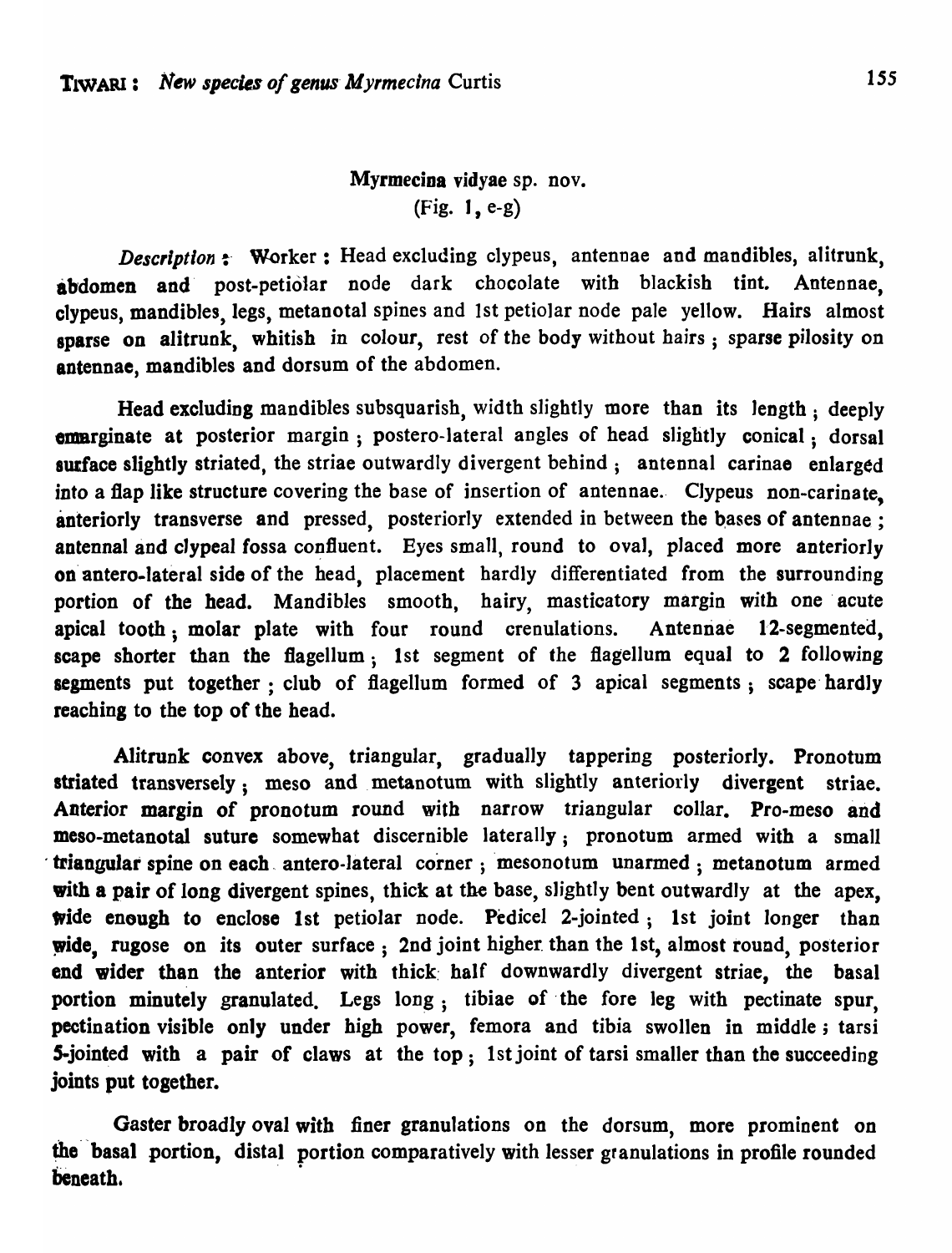| Measurements                                                             | Range in $mm.$ (3 exs) |
|--------------------------------------------------------------------------|------------------------|
| Total length of body<br>(excluding antennae)                             | 3.00<br>2.28           |
| Length median of head<br>including clypeus                               | 0.65<br>0.62           |
| Head width                                                               | 0.66<br>$0.64 -$       |
| Maximum length of scape                                                  | 0.55<br>0.52           |
| Maximum width of alitrunk                                                | $0.46 -$<br>0.49       |
| Maximum length of alitrunk                                               | 0.09<br>0.08           |
| Maximum width of 1st pedicel                                             | 0.19<br>0.18           |
| Maximum width of 2nd pedicel                                             | 0.26<br>0.22           |
| Head index (head length x 100/max. width)                                | $98 - 2$<br>$96 - 8$   |
| Scape head length index<br>(scape length x 100/head length)              | $84 - 0$<br>83.87      |
| Scape head width index<br>(scape length x 100/head width)                | 81.5<br>81.2           |
| Pedicel index (width of anterior<br>pedicel x 100/width of post-pedicel) | 82.2<br>81.8           |

*Holotype:* 1 worker. India: Kerala: Silent Valley Expedition camp site, 14.i.1980, coli. S. K. Bhattacharyya. *Paratypes:* 2 workers, same data as of Hoiotype\_

*Remarks:* This species is close to *Myrmecina urbanii* sp. nov. in having body pattem; antennae, legs and thorax similar but it differs with the same in having following characters: mandibles with mandibular formula " $1+6$ " i.e., one apical tooth and 6 small subapical teeth; absence of mesonotal spine; metanotal spines thinner and longer in shape; striae on meso-metanotum outwardly divergent : gaster not truncate anteriorly and having finner granulations all over the dorsum.

### **SUMMARY**

This paper deals with the description of two new species of ants (Insecta : Hymenoptera: Formicidae), viz., *Myrmecina urbanii* sp. nov. and *Myrmecina vidyae* sp. nov. from Kerala, India. This genus is reported here for the first time from India.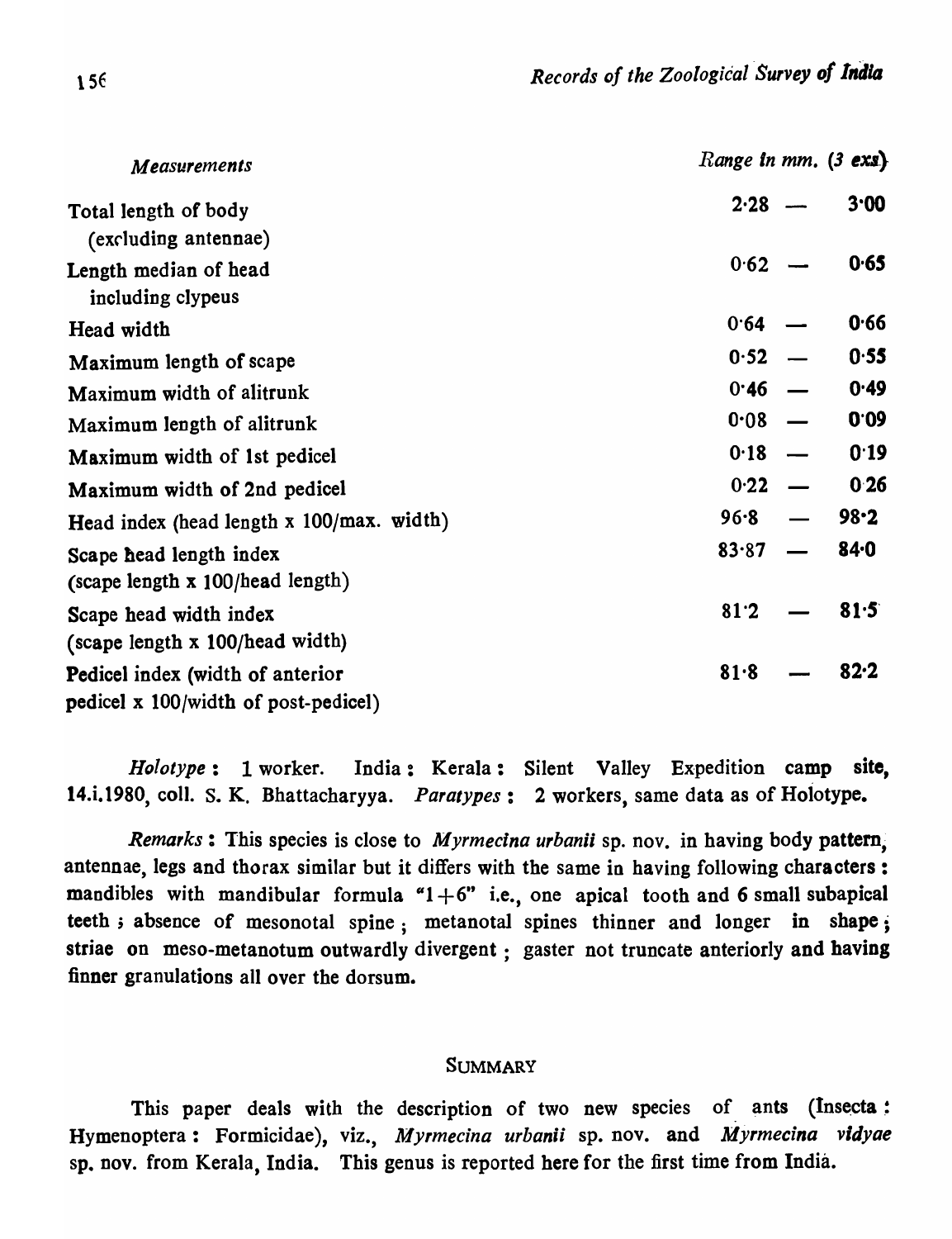### **ACKNOWLEDGEMENTS**

The author is grateful to Dr. C. B. Urbani of Zoological Institute of the University, Rheinspring 9, Basel, Switzerland for kindly confirming the first species and for his valuable comments. The author is deeply indebted and grateful to Dr. O. B. Chhotani, Ex-It. Director, Zoological Survey of India for his persistent guidance and is also thankful to Dr. A. K. Ghosh, Director, Zoological Survey of India for providing the necessary facilities to complete this work.

The author is thankful to Mr. B. G. Kundu and Mr. S. N. Ghosh, Zoological Survey of India, Calcutta for taking keen interest in going through the manuscript and helping him in various ways in preparation of this paper.

Last, but not least, the author is also thankful to Shri Sandeep Kumar Tiwari, a GATS Research Scholar, Zoological Survey of India, Calcutta for helping in consulting various literatures and assisting him in preparation of the manuscript.

#### **REFERENCES**

- Bingham, C. T. 1903. *The fauna of British India,* including Ceylon and Burma (Hymenoptera: Formicidae), 2: 197-198.
- Brown, W. L. JR. 1971. Characters and synonymies among the genera of subfamily Myrmecinae (Hymenoptera: Formicidae). *Breviora*, 305: 1-5.
- Chapman, J. W. & Capco, S. R. 1951. Check list of the Ants (Hymenoptera: Formicidae) of Asia. *Monogr. [nsf. Sci. Tech., Manila,* 1: 1-327, 1 map.
- Emery, C. 1887. Catologo delle Formiche esistenti nelle Collezioni del Museo Civico di Genova. Parte lerza, Formiche della regione Indo-Malese a dell, Australia. *.4nn. Mus.* Genov., (2) 5: 427-473 & 528-534, pIs. i, ii & ix.
- Emery, C. 1890. Intorno ad aleune Formiche della Fauna Palearctica, *Ann. Mus. Genov.,*  (2) 7: 485-520, pis. x & xi.
- Bmery, C. 1897. Formicidarum species novae vel minus cognitae in collectione Musaei nationalis hungariei, quas in Nova-Guinea, colonea Germanica, Collegit-L. Biro. *Termes Fuzetek,* 20: 571-597, pIs. xiv, xv.